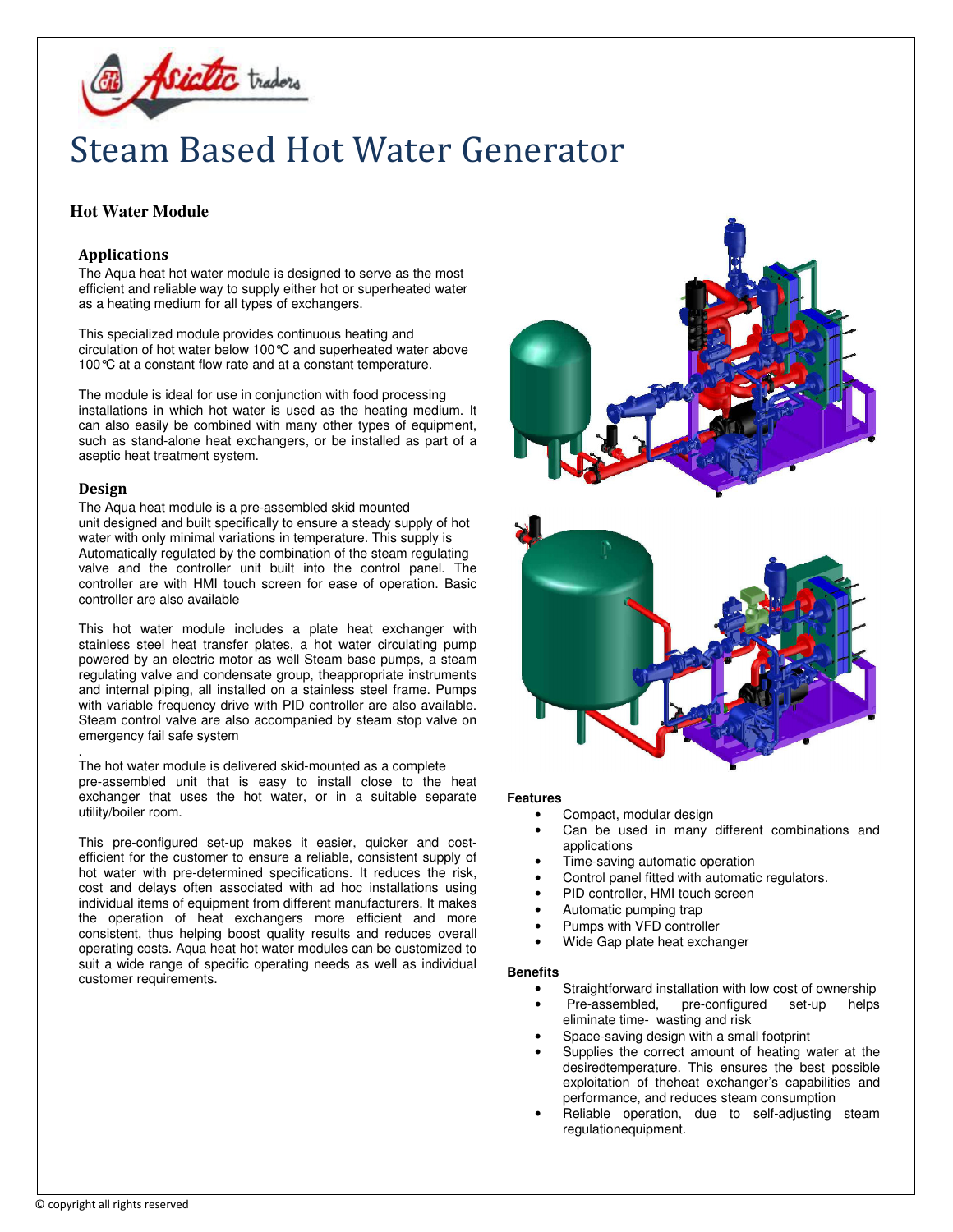

F Make up inlet

#### **Working principle**

A circulation pump makes sure the full flow of hot water gets to Whereit is needed in the heat exchanger. To achieve the required water temperature, steam is used to heat the contents of the plate heat exchanger to the desired set point.

The amount of steam used is determined by a steam regulating valve controlled by a temperature controller, or by the customer's own control panel/PLC system. The set point can either be the temperature of the hot water leaving the actual hot water module, or the outlet temperature from the heat exchanger in which the hot water is used.



B Primary out et

C Secondary inlet

#### **Technical data**

| <b>lecnnical data</b> |                                  |                                 |                                 |                                           |
|-----------------------|----------------------------------|---------------------------------|---------------------------------|-------------------------------------------|
| Type                  | Hot water capacity<br>[m $3/h$ ] | <b>Heating capacity</b><br>[kW] | $\Delta$ t on hot water<br>[°C] | <b>Steam consumption</b><br>[kg per hour] |
| Hot water module 1    | 000.1                            | 31                              | 25                              | 50                                        |
| Hot water module 2    | 5.000                            | 91                              | 16                              | 150                                       |
| Hot water module 3    | 10.000                           | 156                             | 13                              | 250                                       |
| Hot water module 4    | 15.000                           | 250                             | 13                              | 400                                       |
| Hot water module 5    | 20,000                           | 313                             | 13                              | 500                                       |
| Hot water module 6    | 30,000                           | 469                             | 13                              | 750                                       |
| Hot water module 7    | 40.000                           | 625                             | 13                              | 1000                                      |
| Hot water module 8    | 60.000                           | 938                             | 13                              | 1500                                      |
| Hot water module 9    | 80,000                           | 1250                            | 13                              | 2000                                      |

The maximum hot water temperature available from standard-configured Aqua heat hot water modules is 150 °C. If higher temperatures are required, modules can be customized to suit these specific needs

#### **Optional equipment**

- Junction box where all electrical connections on the module arecollected and terminated, making it easy to link them to externalcontrol panel.
- Automatic on/off valve for steam and water connections/ tie-in scan be included
- HMI screen
- Pumps with VFD
- Automatic pumping trap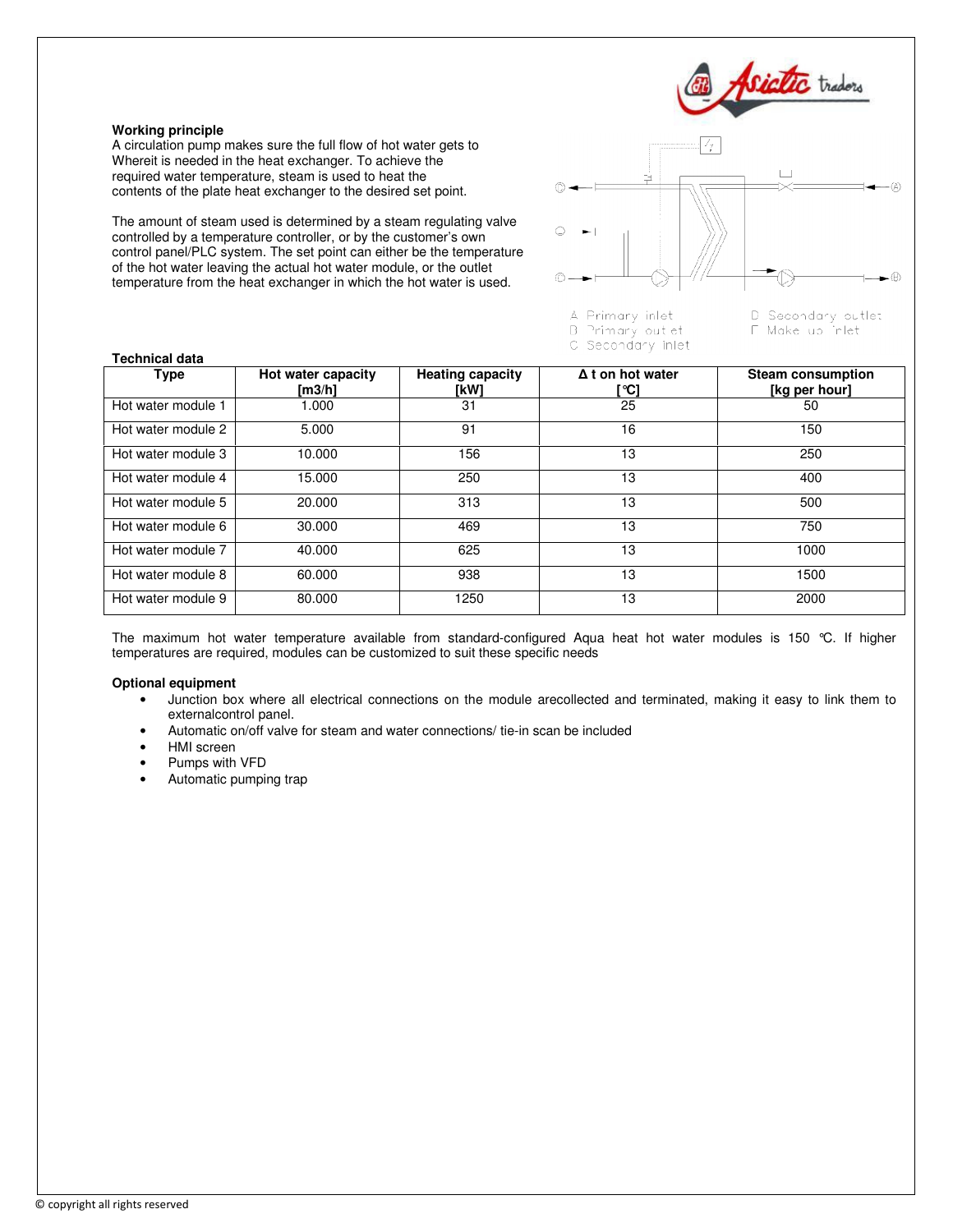# Hydraulic chart



#### Aqua Heat 2 Port version



# Aqua Heat HEATING AND COOLING SYSTEM



Aqua Heat is assembled, wired and tested prior to shipment.

Aqua Heat safe version





# Aqua Heat By -pass



A Primary inlet B Primary outlet C Secondary inlet D Secondary outlet E Make up inlet F Chilled water inlet G Chilled water outlet V Butterfly/ball/Gate valve CV Control valve SV Solenoid valve AV Auto on/off valve VA Setting valve MS Moisture separator ST Steam trap PRV Pressure relief valve PR Cir. pump (option) CP Condensate pump ET Expansion tank Th Safety thermostat DC Drain cock